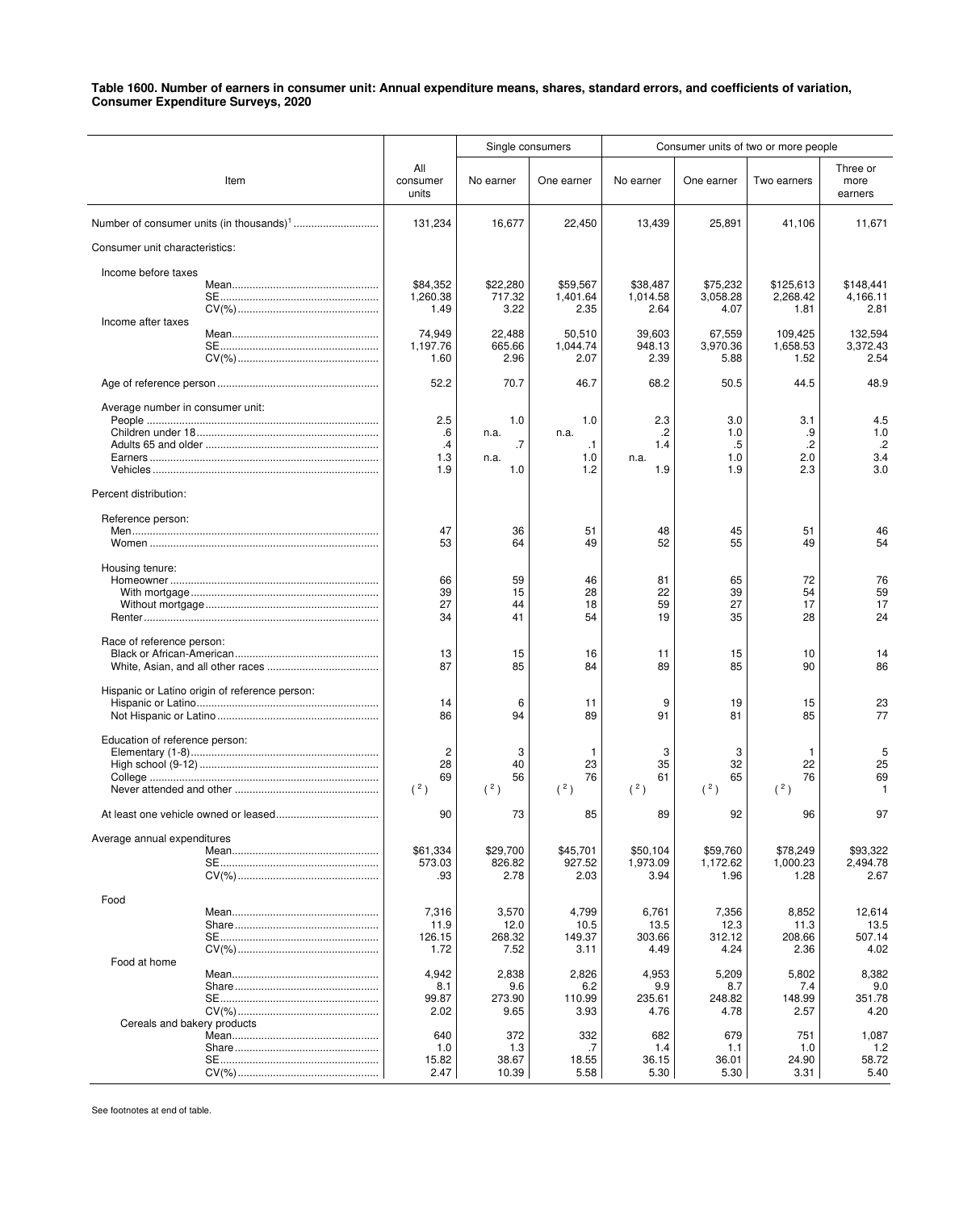|                                |                          | Single consumers |                | Consumer units of two or more people |                |               |                             |
|--------------------------------|--------------------------|------------------|----------------|--------------------------------------|----------------|---------------|-----------------------------|
| Item                           | All<br>consumer<br>units | No earner        | One earner     | No earner                            | One earner     | Two earners   | Three or<br>more<br>earners |
| Cereals and cereal products    |                          |                  |                |                                      |                |               |                             |
|                                | 212                      | 103              | 104            | 212                                  | 223            | 256           | 394                         |
|                                | .3                       | .3               | .2             | .4                                   | .4             | .3            | .4                          |
|                                | 5.46<br>2.58             | 10.09<br>9.77    | 7.78<br>7.47   | 13.60<br>6.42                        | 13.62<br>6.11  | 10.15<br>3.96 | 29.84<br>7.57               |
| <b>Bakery products</b>         |                          |                  |                |                                      |                |               |                             |
|                                | 428                      | 269              | 228            | 471                                  | 457            | 495           | 693                         |
|                                | .7                       |                  | .5             | .9                                   | .8             | .6            | .7                          |
|                                | 11.31                    | 30.97            | 13.05          | 25.38                                | 25.67          | 18.43         | 37.28                       |
| Meats, poultry, fish, and eggs | 2.64                     | 11.51            | 5.72           | 5.39                                 | 5.62           | 3.72          | 5.38                        |
|                                | 1,075                    | 582              | 539            | 1,059                                | 1,169          | 1,264         | 1,959                       |
|                                | 1.8                      | 2.0              | 1.2            | 2.1                                  | 2.0            | 1.6           | 2.1                         |
|                                | 26.77                    | 71.58            | 32.49          | 62.31                                | 62.35          | 47.09         | 122.50                      |
|                                | 2.49                     | 12.29            | 6.03           | 5.88                                 | 5.33           | 3.72          | 6.25                        |
| <b>Beef</b>                    | 296                      | 159              | 121            | 279                                  | 331            | 377           | 482                         |
|                                | .5                       | .5               | .3             | .6                                   | .6             | .5            | .5                          |
|                                | 10.79                    | 24.01            | 11.02          | 23.83                                | 29.32          | 23.86         | 40.07                       |
|                                | 3.65                     | 15.12            | 9.08           | 8.55                                 | 8.86           | 6.33          | 8.32                        |
| Pork                           |                          |                  |                |                                      |                |               | 403                         |
|                                | 214<br>.3                | 120<br>.4        | 99<br>.2       | 249<br>.5                            | 241<br>.4      | 235<br>.3     | $\cdot$                     |
|                                | 9.78                     | 16.94            | 11.40          | 20.37                                | 17.56          | 10.98         | 69.83                       |
|                                | 4.56                     | 14.13            | 11.52          | 8.19                                 | 7.29           | 4.66          | 17.33                       |
| Other meats                    |                          |                  |                |                                      |                |               |                             |
|                                | 142<br>$\cdot$           | 82<br>.3         | 81<br>.2       | 122<br>.2                            | 154<br>.3      | 166<br>.2     | 255<br>.3                   |
|                                | 4.83                     | 13.97            | 10.64          | 12.43                                | 11.52          | 8.42          | 19.67                       |
|                                | 3.40                     | 17.07            | 13.08          | 10.23                                | 7.47           | 5.08          | 7.70                        |
| Poultry                        |                          |                  |                |                                      |                |               |                             |
|                                | 189                      | 91               | 109            | 172                                  | 206            | 212           | 387                         |
|                                | .3                       | .3               | $\overline{c}$ | .3                                   | .3             | .3            | .4                          |
|                                | 7.30<br>3.86             | 10.02<br>10.97   | 10.07<br>9.24  | 12.08<br>7.03                        | 15.62<br>7.59  | 11.72<br>5.53 | 48.91<br>12.62              |
| Fish and seafood               |                          |                  |                |                                      |                |               |                             |
|                                | 170                      | 90               | 92             | 171                                  | 174            | 202           | 311                         |
|                                | .3                       | .3               | .2             | .3                                   | .3             | .3            | .3                          |
|                                | 7.72<br>4.54             | 11.15<br>12.34   | 8.58<br>9.28   | 16.31<br>9.53                        | 17.85<br>10.28 | 15.67<br>7.74 | 22.67<br>7.30               |
| Eggs                           |                          |                  |                |                                      |                |               |                             |
|                                | 64                       | 40               | 36             | 68                                   | 64             | 72            | 121                         |
|                                | $\cdot$ 1                | $\cdot$ 1        | $\cdot$ 1      | $\cdot$ 1                            | $\cdot$ 1      | .1            | $\cdot$ 1                   |
|                                | 2.05                     | 4.59             | 2.81           | 5.33                                 | 4.71           | 3.46          | 9.12                        |
| Dairy products                 | 3.22                     | 11.46            | 7.82           | 7.89                                 | 7.41           | 4.82          | 7.56                        |
|                                | 474                      | 288              | 274            | 501                                  | 491            | 552           | 781                         |
|                                | .8                       | 1.0              | .6             | 1.0                                  | 8.             | .7            | .8                          |
|                                | 9.49                     | 20.85            | 14.56          | 26.35                                | 25.15          | 17.58         | 51.44                       |
| Fresh milk and cream           | 2.00                     | 7.25             | 5.32           | 5.26                                 | 5.12           | 3.19          | 6.59                        |
|                                | 147                      | 95               | 78             | 152                                  | 163            | 169           | 233                         |
|                                | .2                       | .3               | .2             | .3                                   | .3             | .2            | $\cdot$                     |
|                                | 3.70                     | 7.41             | 4.46           | 10.34                                | 7.67           | 7.28          | 17.47                       |
|                                | 2.52                     | 7.78             | 5.72           | 6.81                                 | 4.72           | 4.30          | 7.49                        |
| Other dairy products           | 327                      | 192              | 196            | 350                                  | 329            | 383           | 548                         |
|                                | .5                       | .6               | .4             | .7                                   | .5             | .5            | .6                          |
|                                | 7.33                     | 15.48            | 11.93          | 21.49                                | 19.39          | 13.38         | 38.68                       |
|                                | 2.24                     | 8.05             | 6.09           | 6.15                                 | 5.90           | 3.50          | 7.06                        |
| Fruits and vegetables          |                          |                  |                |                                      |                |               |                             |
|                                | 977<br>1.6               | 580<br>2.0       | 575<br>1.3     | 1,022<br>2.0                         | 1,030<br>1.7   | 1,121<br>1.4  | 1,645<br>1.8                |
|                                | 26.18                    | 65.93            | 36.20          | 58.78                                | 55.18          | 36.96         | 80.95                       |
|                                | 2.68                     | 11.38            | 6.30           | 5.75                                 | 5.35           | 3.30          | 4.92                        |
| Fresh fruits                   |                          |                  |                |                                      |                |               |                             |
|                                | 349                      | 194              | 226            | 342                                  | 367            | 401           | 585                         |
|                                | .6<br>9.81               | .7<br>16.16      | .5<br>20.93    | .7<br>21.37                          | .6<br>24.23    | .5<br>14.15   | .6<br>32.11                 |
|                                | 2.81                     | 8.33             | 9.24           | 6.24                                 | 6.60           | 3.53          | 5.49                        |
|                                |                          |                  |                |                                      |                |               |                             |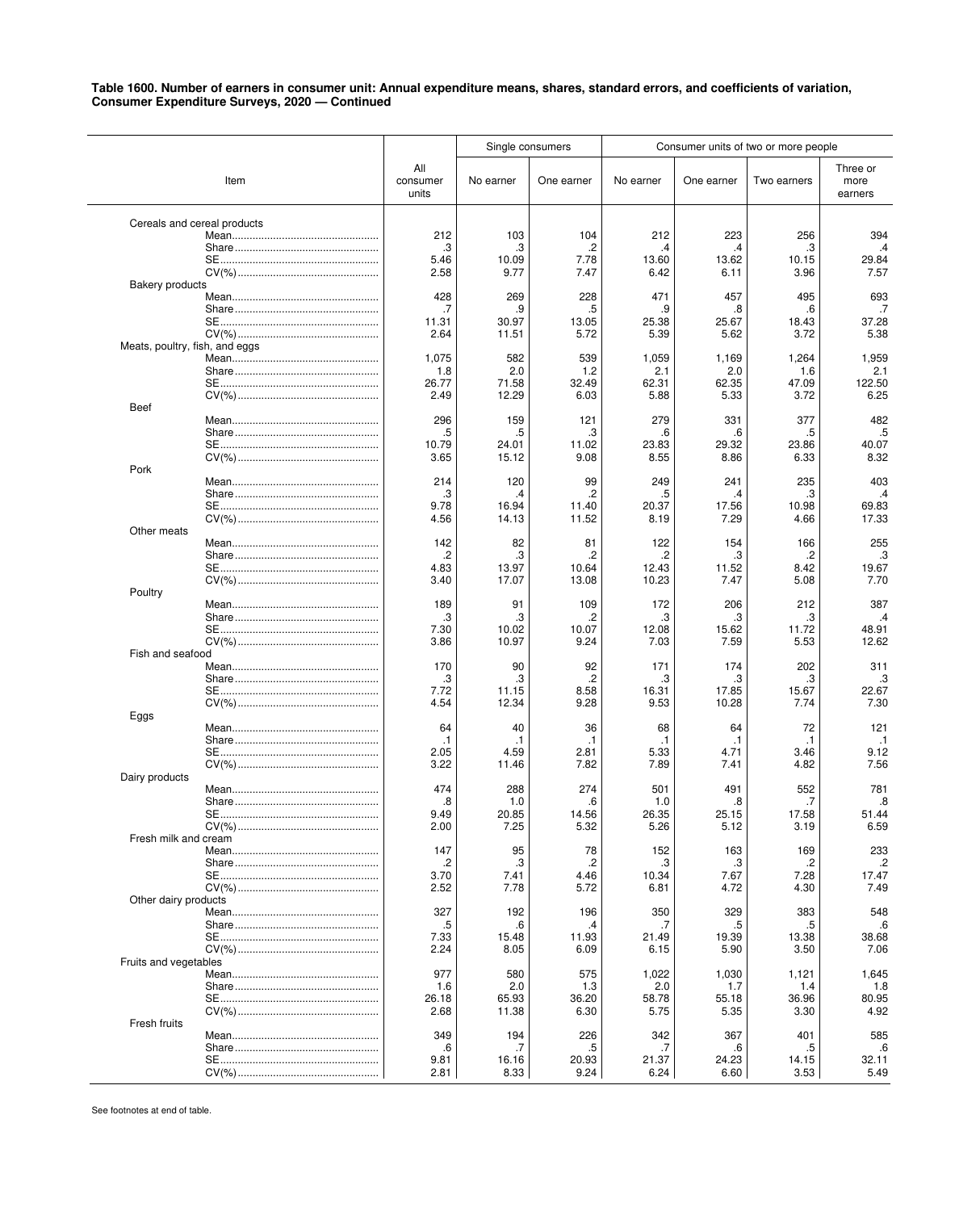|                        |                                               |                          | Single consumers |               |               |               | Consumer units of two or more people |                             |
|------------------------|-----------------------------------------------|--------------------------|------------------|---------------|---------------|---------------|--------------------------------------|-----------------------------|
|                        | Item                                          | All<br>consumer<br>units | No earner        | One earner    | No earner     | One earner    | Two earners                          | Three or<br>more<br>earners |
| Fresh vegetables       |                                               | 311                      | 181              | 172           | 328           | 315           | 368                                  | 534                         |
|                        |                                               | .5                       | .6               | .4            | .7            | .5            | .5                                   | .6                          |
| Processed fruits       |                                               | 7.66                     | 14.53            | 10.22         | 19.39         | 16.22         | 14.60                                | 28.72                       |
|                        |                                               | 2.46                     | 8.03             | 5.93          | 5.90          | 5.15          | 3.97                                 | 5.38                        |
|                        |                                               | 125                      | 85               | 68            | 140           | 138           | 140                                  | 195                         |
|                        |                                               | $\cdot$                  | .3               | $\cdot$ 1     | .3            | .2            | .2                                   | .2                          |
|                        |                                               | 4.52                     | 16.06            | 5.81          | 12.94         | 10.56         | 7.30                                 | 12.57                       |
|                        |                                               | 3.61                     | 18.81            | 8.56          | 9.23          | 7.66          | 5.20                                 | 6.44                        |
| Processed vegetables   |                                               | 192                      | 119              | 108           | 212           | 210           | 211                                  | 331                         |
|                        |                                               | .3                       | $\cdot^4$        | .2            | .4            | .4            | .3                                   | .4                          |
| Other food at home     |                                               | 8.56                     | 25.36            | 8.17          | 21.56         | 13.27         | 9.62                                 | 31.96                       |
|                        |                                               | 4.46                     | 21.26            | 7.54          | 10.19         | 6.30          | 4.56                                 | 9.67                        |
|                        |                                               | 1,776                    | 1,016            | 1,106         | 1,687         | 1,839         | 2,114                                | 2,911                       |
|                        |                                               | 2.9                      | 3.4              | 2.4           | 3.4           | 3.1           | 2.7                                  | 3.1                         |
|                        |                                               | 35.44                    | 89.05            | 42.37         | 88.23         | 99.37         | 56.62                                | 124.46                      |
|                        |                                               | 2.00                     | 8.76             | 3.83          | 5.23          | 5.40          | 2.68                                 | 4.28                        |
| Sugar and other sweets |                                               | 166                      | 109              | 93            | 190           | 174           | 186                                  | 270                         |
|                        |                                               | .3                       | .4               | .2            | .4            | .3            | .2                                   | .3                          |
| Fats and oils          |                                               | 5.45                     | 12.46            | 6.08          | 12.70         | 13.19         | 9.43                                 | 22.27                       |
|                        |                                               | 3.29                     | 11.38            | 6.52          | 6.68          | 7.59          | 5.06                                 | 8.25                        |
|                        |                                               | 133                      | 82               | 72            | 146           | 141           | 152                                  | 219                         |
| Miscellaneous foods    |                                               | .2                       | .3               | .2            | .3            | .2            | .2                                   | $\cdot$                     |
|                        |                                               | 4.55                     | 13.72            | 6.43          | 10.42         | 8.77          | 8.01                                 | 12.55                       |
|                        |                                               | 3.43                     | 16.82            | 8.97          | 7.12          | 6.22          | 5.25                                 | 5.74                        |
|                        |                                               | 973                      | 526              | 624           | 825           | 1,012         | 1,198                                | 1,560                       |
|                        |                                               | 1.6                      | 1.8              | 1.4           | 1.6           | 1.7           | 1.5                                  | 1.7                         |
|                        |                                               | 21.05                    | 41.46            | 29.42         | 44.43         | 59.49         | 37.81                                | 79.63                       |
|                        |                                               | 2.16                     | 7.88             | 4.72          | 5.38          | 5.88          | 3.16                                 | 5.10                        |
| Nonalcoholic beverages |                                               | 455                      | 288              | 284           | 446           | 473           | 514                                  | 787                         |
|                        |                                               | .7                       | 1.0              | .6            | .9            | .8            | .7                                   | .8                          |
| trips                  | Food prepared by consumer unit on out-of-town | 9.57<br>2.10             | 30.87<br>10.73   | 13.30<br>4.69 | 27.93<br>6.27 | 33.37<br>7.06 | 16.98<br>3.31                        | 37.73<br>4.79               |
|                        |                                               | 50                       | 11               | 34            | 80            | 39            | 63                                   | 75                          |
|                        |                                               | $\cdot$ 1                | (2)              | $\cdot$ 1     | .2            | $\cdot$ 1     | $\cdot$ 1                            | $\cdot$ 1                   |
|                        |                                               | 2.73                     | 2.59             | 4.16          | 20.48         | 3.20          | 4.80                                 | 10.24                       |
|                        |                                               | 5.51                     | 23.25            | 12.38         | 25.75         | 8.16          | 7.57                                 | 13.67                       |
| Food away from home    |                                               | 2,375                    | 732              | 1,972         | 1,808         | 2,147         | 3,050                                | 4,232                       |
|                        |                                               | 3.9                      | 2.5              | 4.3           | 3.6           | 3.6           | 3.9                                  | 4.5                         |
|                        |                                               | 63.73                    | 50.26            | 93.65         | 159.75        | 129.08        | 120.51                               | 224.63                      |
|                        |                                               | 2.68                     | 6.87             | 4.75          | 8.84          | 6.01          | 3.95                                 | 5.31                        |
| Alcoholic beverages    |                                               | 478                      | 149              | 471           | 377           | 408           | 619                                  | 726                         |
|                        |                                               | .8                       | .5               | 1.0           | .8            | .7            | .8                                   | .8                          |
|                        |                                               | 20.88                    | 21.37            | 44.43         | 53.30         | 58.10         | 39.54                                | 89.46                       |
|                        |                                               | 4.37                     | 14.31            | 9.44          | 14.12         | 14.23         | 6.39                                 | 12.32                       |
| Housing                |                                               | 21,409                   | 13,243           | 17,808        | 17,837        | 21,354        | 25,981                               | 28,108                      |
|                        |                                               | 34.9                     | 44.6             | 39.0          | 35.6          | 35.7          | 33.2                                 | 30.1                        |
|                        |                                               | 244.84                   | 362.12           | 762.98        | 576.34        | 465.75        | 389.80                               | 694.80                      |
|                        |                                               | 1.14                     | 2.73             | 4.28          | 3.23          | 2.18          | 1.50                                 | 2.47                        |
| Shelter                |                                               | 12,604                   | 8,386            | 11,191        | 9,872         | 12,332        | 15,235                               | 15,831                      |
|                        |                                               | 20.5                     | 28.2             | 24.5          | 19.7          | 20.6          | 19.5                                 | 17.0                        |
|                        |                                               | 140.10                   | 305.03           | 277.27        | 467.54        | 327.91        | 299.88                               | 562.49                      |
| Owned dwellings        |                                               | 1.11                     | 3.64             | 2.48          | 4.74          | 2.66          | 1.97                                 | 3.55                        |
|                        |                                               | 7,473                    | 3,737            | 4,711         | 6,726         | 7,149         | 10,038                               | 10,670                      |
|                        |                                               | 12.2                     | 12.6             | 10.3          | 13.4          | 12.0          | 12.8                                 | 11.4                        |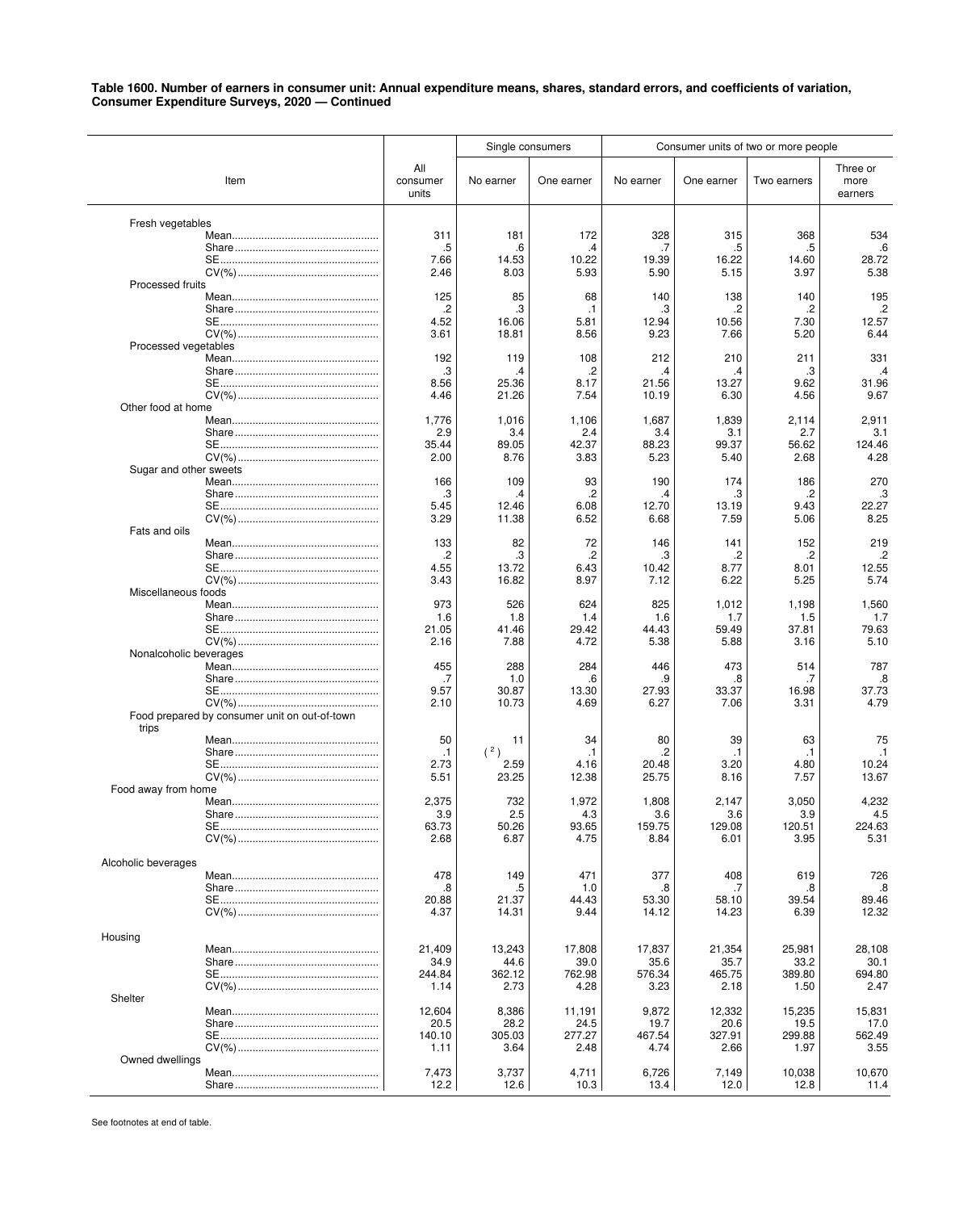|                                       |                                                 |                   | Single consumers |                |               |               | Consumer units of two or more people |                  |
|---------------------------------------|-------------------------------------------------|-------------------|------------------|----------------|---------------|---------------|--------------------------------------|------------------|
|                                       |                                                 | All               |                  |                |               |               |                                      | Three or         |
|                                       | Item                                            | consumer<br>units | No earner        | One earner     | No earner     | One earner    | Two earners                          | more<br>earners  |
| Owned dwellings                       |                                                 |                   |                  |                |               |               |                                      |                  |
|                                       |                                                 | 107.20            | 155.81           | 214.04         | 325.54        | 326.61        | 273.62                               | 491.33           |
|                                       |                                                 | 1.43              | 4.17             | 4.54           | 4.84          | 4.57          | 2.73                                 | 4.60             |
| Mortgage interest and charges         |                                                 | 2,962             | 729              | 1,843          | 1,331         | 2,812         | 4,592                                | 4,772            |
|                                       |                                                 | 4.8               | 2.5              | 4.0            | 2.7           | 4.7           | 5.9                                  | 5.1              |
|                                       |                                                 | 50.84             | 58.19            | 84.80          | 100.32        | 118.52        | 134.13                               | 280.37           |
| Property taxes                        |                                                 | 1.72              | 7.98             | 4.60           | 7.54          | 4.22          | 2.92                                 | 5.88             |
|                                       |                                                 | 2,353             | 1,413            | 1,420          | 2,480         | 2,330         | 2,935                                | 3.353            |
|                                       |                                                 | 3.8<br>49.04      | 4.8<br>76.16     | 3.1<br>60.47   | 4.9<br>123.58 | 3.9<br>89.01  | 3.8<br>80.58                         | 3.6<br>236.04    |
|                                       |                                                 | 2.08              | 5.39             | 4.26           | 4.98          | 3.82          | 2.75                                 | 7.04             |
|                                       | Maintenance, repairs, insurance, other expenses |                   |                  |                |               |               |                                      |                  |
|                                       |                                                 | 2,158<br>3.5      | 1,595<br>5.4     | 1,448<br>3.2   | 2,915<br>5.8  | 2,007<br>3.4  | 2,512<br>3.2                         | 2,545<br>2.7     |
|                                       |                                                 | 55.65             | 105.13           | 140.71         | 260.71        | 208.84        | 129.65                               | 219.94           |
|                                       |                                                 | 2.58              | 6.59             | 9.72           | 8.95          | 10.41         | 5.16                                 | 8.64             |
| Rented dwellings                      |                                                 | 4,408             | 4,417            | 6,029          | 2,204         | 4,522         | 4,324                                | 3,860            |
|                                       |                                                 | 7.2               | 14.9             | 13.2           | 4.4           | 7.6           | 5.5                                  | 4.1              |
|                                       |                                                 | 63.34             | 270.96           | 197.85         | 200.56        | 210.88        | 115.61                               | 327.16           |
| Other lodging                         |                                                 | 1.44              | 6.14             | 3.28           | 9.10          | 4.66          | 2.67                                 | 8.48             |
|                                       |                                                 | 722               | 232              | 451            | 941           | 661           | 873                                  | 1,300            |
|                                       |                                                 | 1.2<br>40.39      | .8<br>43.21      | 1.0            | 1.9<br>211.08 | 1.1<br>58.92  | 1.1<br>60.17                         | 1.4<br>268.65    |
|                                       |                                                 | 5.59              | 18.64            | 53.13<br>11.78 | 22.43         | 8.91          | 6.90                                 | 20.66            |
| Utilities, fuels, and public services |                                                 |                   |                  |                |               |               |                                      |                  |
|                                       |                                                 | 4,158<br>6.8      | 2,550<br>8.6     | 2,734<br>6.0   | 4,210<br>8.4  | 4,451<br>7.4  | 4,809<br>6.1                         | 6,191<br>6.6     |
|                                       |                                                 | 30.97             | 51.17            | 48.39          | 60.53         | 68.24         | 49.74                                | 93.39            |
|                                       |                                                 | .74               | 2.01             | 1.77           | 1.44          | 1.53          | 1.03                                 | 1.51             |
| Natural gas                           |                                                 | 414               | 285              | 286            | 458           | 446           | 460                                  | 565              |
|                                       |                                                 | .7                | 1.0              | .6             | .9            | .7            | .6                                   | .6               |
|                                       |                                                 | 13.59<br>3.28     | 12.18<br>4.28    | 16.02<br>5.60  | 26.02         | 20.32         | 17.13<br>3.72                        | 29.53<br>5.22    |
| Electricity                           |                                                 |                   |                  |                | 5.68          | 4.56          |                                      |                  |
|                                       |                                                 | 1,516             | 1,019            | 1,029          | 1,643         | 1,674         | 1,687                                | 2,064            |
|                                       |                                                 | 2.5<br>21.10      | 3.4<br>27.67     | 2.3<br>22.70   | 3.3<br>33.95  | 2.8<br>36.52  | 2.2<br>25.18                         | 2.2<br>48.45     |
|                                       |                                                 | 1.39              | 2.71             | 2.21           | 2.07          | 2.18          | 1.49                                 | 2.35             |
| Fuel oil and other fuels              |                                                 |                   |                  |                |               |               |                                      |                  |
|                                       |                                                 | 105<br>.2         | 98<br>.3         | 74<br>.2       | 125<br>.2     | 96<br>.2      | 114<br>.1                            | 139<br>$\cdot$ 1 |
|                                       |                                                 | 7.17              | 12.10            | 12.13          | 17.62         | 13.39         | 11.85                                | 20.48            |
|                                       |                                                 | 6.82              | 12.32            | 16.33          | 14.10         | 13.87         | 10.37                                | 14.77            |
| Telephone services                    |                                                 | 1,441             | 726              | 923            | 1,249         | 1,508         | 1,754                                | 2,423            |
|                                       |                                                 | 2.3               | 2.4              | 2.0            | 2.5           | 2.5           | 2.2                                  | 2.6              |
|                                       |                                                 | 13.62<br>.95      | 20.63<br>2.84    | 20.03<br>2.17  | 30.29<br>2.42 | 34.95<br>2.32 | 26.43<br>1.51                        | 59.00<br>2.43    |
| cards                                 | Residential phone service, VOIP, and phone      |                   |                  |                |               |               |                                      |                  |
|                                       |                                                 | 188               | 259              | 110            | 320           | 185           | 155                                  | 200              |
|                                       |                                                 | .3<br>5.11        | .9<br>11.93      | .2<br>6.22     | .6<br>13.11   | .3<br>8.98    | .2<br>5.68                           | .2<br>11.71      |
|                                       |                                                 | 2.72              | 4.60             | 5.65           | 4.10          | 4.84          | 3.66                                 | 5.85             |
| Cellular phone service                |                                                 |                   |                  |                |               |               |                                      |                  |
|                                       |                                                 | 1,253<br>2.0      | 467<br>1.6       | 813<br>1.8     | 929<br>1.9    | 1,323<br>2.2  | 1,599<br>2.0                         | 2,223<br>2.4     |
|                                       |                                                 | 12.80             | 17.76            | 20.35          | 30.10         | 31.97         | 26.76                                | 56.87            |
| Water and other public services       |                                                 | 1.02              | 3.81             | 2.50           | 3.24          | 2.42          | 1.67                                 | 2.56             |
|                                       |                                                 | 682               | 422              | 421            | 735           | 726           | 794                                  | 1,000            |
|                                       |                                                 | 1.1               | 1.4              | .9             | 1.5           | 1.2           | 1.0                                  | 1.1              |
|                                       |                                                 | 14.27<br>2.09     | 18.10<br>4.29    | 15.54<br>3.69  | 16.03<br>2.18 | 22.90<br>3.15 | 21.92<br>2.76                        | 38.26<br>3.83    |
| Household operations                  |                                                 |                   |                  |                |               |               |                                      |                  |
|                                       |                                                 | 1,465             | 864              | 933            | 1,247         | 1,413         | 2,070                                | 1,579            |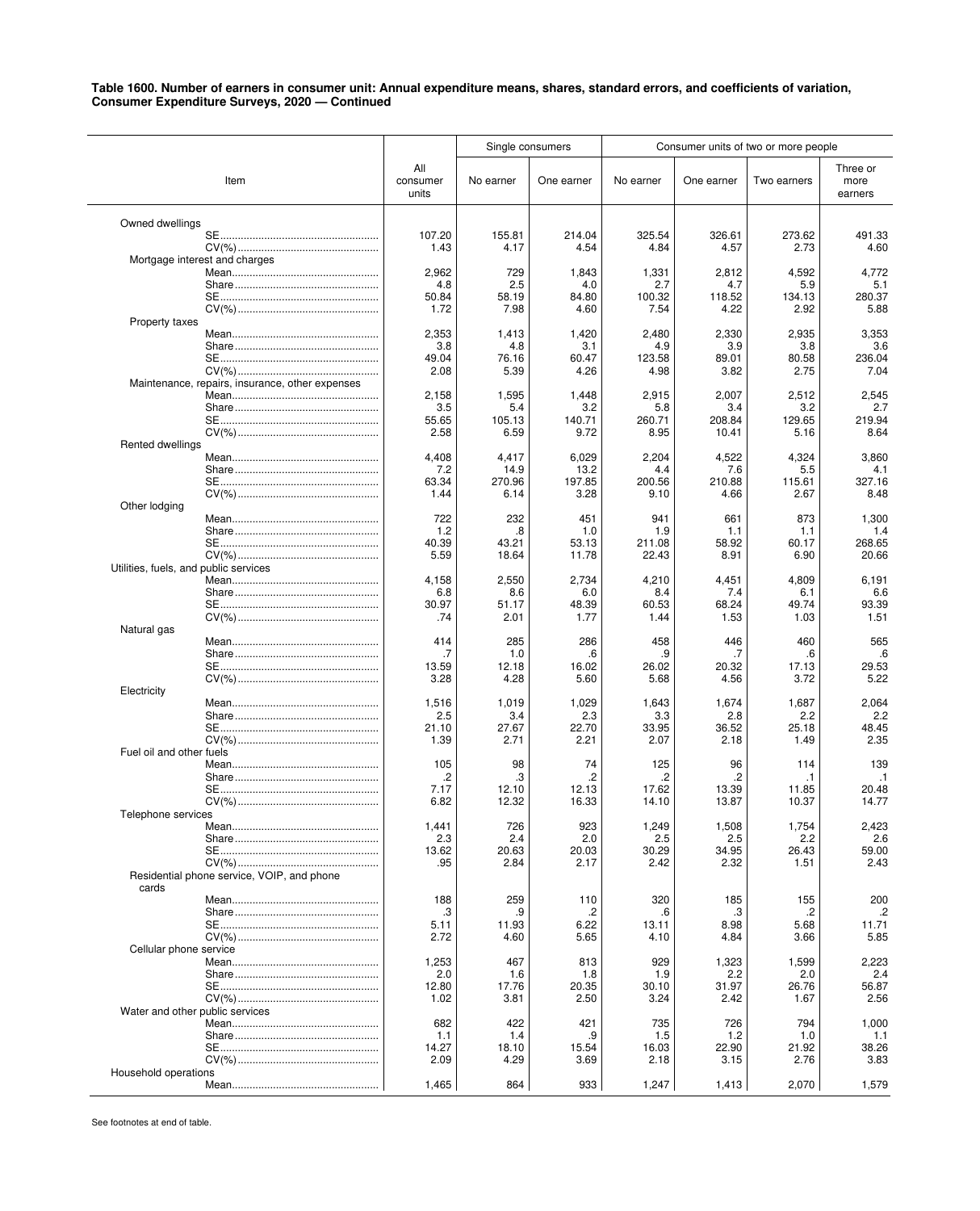|                                            |                          |                | Single consumers |                    |                         | Consumer units of two or more people |                             |
|--------------------------------------------|--------------------------|----------------|------------------|--------------------|-------------------------|--------------------------------------|-----------------------------|
| Item                                       | All<br>consumer<br>units | No earner      | One earner       | No earner          | One earner              | Two earners                          | Three or<br>more<br>earners |
| Household operations                       |                          |                |                  |                    |                         |                                      |                             |
|                                            | 2.4<br>35.64             | 2.9<br>78.37   | 2.0<br>42.82     | 2.5<br>96.07       | 2.4<br>51.48            | 2.6<br>84.48                         | 1.7<br>105.32               |
|                                            | 2.43                     | 9.07           | 4.59             | 7.71               | 3.64                    | 4.08                                 | 6.67                        |
| Personal services                          |                          |                |                  |                    |                         |                                      |                             |
|                                            | 347<br>.6                | 95<br>.3       | 31<br>.1         | 112<br>.2          | 234<br>.4               | 815<br>1.0                           | 184<br>.2                   |
|                                            | 22.71                    | 62.07          | 14.97            | 50.32              | 35.01                   | 67.33                                | 47.96                       |
| Other household expenses                   | 6.55                     | 65.47          | 48.58            | 45.08              | 14.98                   | 8.26                                 | 26.02                       |
|                                            | 1,118                    | 769            | 903              | 1,135              | 1,179                   | 1,255                                | 1,394                       |
|                                            | 1.8                      | 2.6            | 2.0              | 2.3                | 2.0                     | 1.6                                  | 1.5                         |
|                                            | 27.66<br>2.47            | 43.93<br>5.71  | 41.92<br>4.64    | 62.65<br>5.52      | 44.20<br>3.75           | 34.01<br>2.71                        | 93.18<br>6.68               |
| Housekeeping supplies                      |                          |                |                  |                    |                         |                                      |                             |
|                                            | 837<br>1.4               | 483            | 534              | 864                | 863                     | 942                                  | 1,466<br>1.6                |
|                                            | 31.96                    | 1.6<br>37.98   | 1.2<br>57.72     | 1.7<br>76.93       | 1.4<br>52.47            | 1.2<br>68.25                         | 141.79                      |
|                                            | 3.82                     | 7.86           | 10.82            | 8.90               | 6.08                    | 7.24                                 | 9.67                        |
| Laundry and cleaning supplies              | 170                      | 95             | 126              | 160                | 192                     | 174                                  | 313                         |
|                                            | .3                       | .3             | .3               | .3                 | .3                      | .2                                   | .3                          |
|                                            | 8.53                     | 12.08          | 21.17            | 19.34              | 25.84                   | 10.35                                | 38.82                       |
| Other household products                   | 5.01                     | 12.78          | 16.79            | 12.08              | 13.46                   | 5.94                                 | 12.40                       |
|                                            | 536                      | 294            | 331              | 552                | 530                     | 629                                  | 950                         |
|                                            | .9                       | 1.0            | .7               | 1.1                | .9                      | 8.                                   | 1.0                         |
|                                            | 28.38<br>5.29            | 28.36<br>9.64  | 55.06<br>16.63   | 50.96<br>9.23      | 41.73<br>7.88           | 65.02<br>10.35                       | 96.60<br>10.17              |
| Postage and stationery                     |                          |                |                  |                    |                         |                                      |                             |
|                                            | 130                      | 95             | 76               | 152                | 141                     | 140                                  | 203                         |
|                                            | .2<br>7.59               | .3<br>12.84    | .2<br>11.35      | .3<br>23.53        | .2<br>20.91             | .2<br>13.71                          | .2<br>58.23                 |
|                                            | 5.83                     | 13.58          | 14.87            | 15.46              | 14.82                   | 9.82                                 | 28.75                       |
| Household furnishings and equipment        | 2,346                    | 960            | 2,416            | 1,644              | 2,296                   | 2,925                                | 3,041                       |
|                                            | 3.8                      | 3.2            | 5.3              | 3.3                | 3.8                     | 3.7                                  | 3.3                         |
|                                            | 137.92                   | 128.30         | 737.14           | 99.38              | 181.37                  | 116.40                               | 144.20                      |
| Household textiles                         | 5.88                     | 13.36          | 30.51            | 6.04               | 7.90                    | 3.98                                 | 4.74                        |
|                                            | 116                      | 100            | 80               | 69                 | 98                      | 166                                  | 121                         |
|                                            | $\cdot$<br>11.35         | .3<br>52.96    | .2<br>18.91      | $\cdot$ 1<br>17.46 | $\overline{c}$<br>16.07 | .2<br>21.85                          | $\cdot$ 1<br>30.59          |
|                                            | 9.78                     | 52.81          | 23.51            | 25.13              | 16.39                   | 13.14                                | 25.36                       |
| Furniture                                  |                          |                |                  |                    |                         |                                      |                             |
|                                            | 534<br>.9                | 213<br>.7      | 351<br>.8        | 299<br>.6          | 580<br>1.0              | 764<br>1.0                           | 705<br>.8                   |
|                                            | 17.56                    | 37.11          | 33.02            | 38.41              | 45.55                   | 44.79                                | 69.38                       |
|                                            | 3.29                     | 17.44          | 9.41             | 12.86              | 7.85                    | 5.86                                 | 9.84                        |
| Floor coverings                            | 30                       | 17             | 19               | 40                 | 37                      | 34                                   | 27                          |
|                                            | (2)                      | $\cdot$ 1      | (2)              | $\cdot$ 1          | $\cdot$ 1               | (2)                                  | (2)                         |
|                                            | 3.86<br>12.91            | 6.16<br>36.97  | 2.15<br>11.20    | 15.14<br>37.51     | 14.77<br>40.22          | 4.89<br>14.29                        | 4.10<br>15.20               |
| Major appliances                           |                          |                |                  |                    |                         |                                      |                             |
|                                            | 354                      | 182            | 190              | 354                | 334                     | 464                                  | 574                         |
|                                            | .6<br>14.31              | .6<br>27.14    | .4<br>24.59      | .7<br>44.08        | .6<br>28.40             | .6<br>34.66                          | .6<br>53.63                 |
|                                            | 4.04                     | 14.95          | 12.92            | 12.46              | 8.52                    | 7.48                                 | 9.34                        |
| Small appliances, miscellaneous housewares | 135                      | 93             | 110              | 114                | 133                     | 156                                  | 194                         |
|                                            | .2                       | .3             | .2               | .2                 | .2                      | .2                                   | .2                          |
|                                            | 8.60                     | 18.03          | 16.56            | 17.64              | 14.45                   | 19.71                                | 24.84                       |
| Miscellaneous household equipment          | 6.38                     | 19.43          | 15.00            | 15.50              | 10.90                   | 12.61                                | 12.82                       |
|                                            | 1,178                    | 356            | 1,665            | 768                | 1,115                   | 1,340                                | 1,421                       |
|                                            | 1.9                      | 1.2            | 3.6              | 1.5                | 1.9                     | 1.7                                  | 1.5                         |
|                                            | 131.18<br>11.14          | 65.82<br>18.49 | 739.88<br>44.43  | 90.11<br>11.73     | 142.93<br>12.82         | 89.01<br>6.64                        | 119.60<br>8.42              |
|                                            |                          |                |                  |                    |                         |                                      |                             |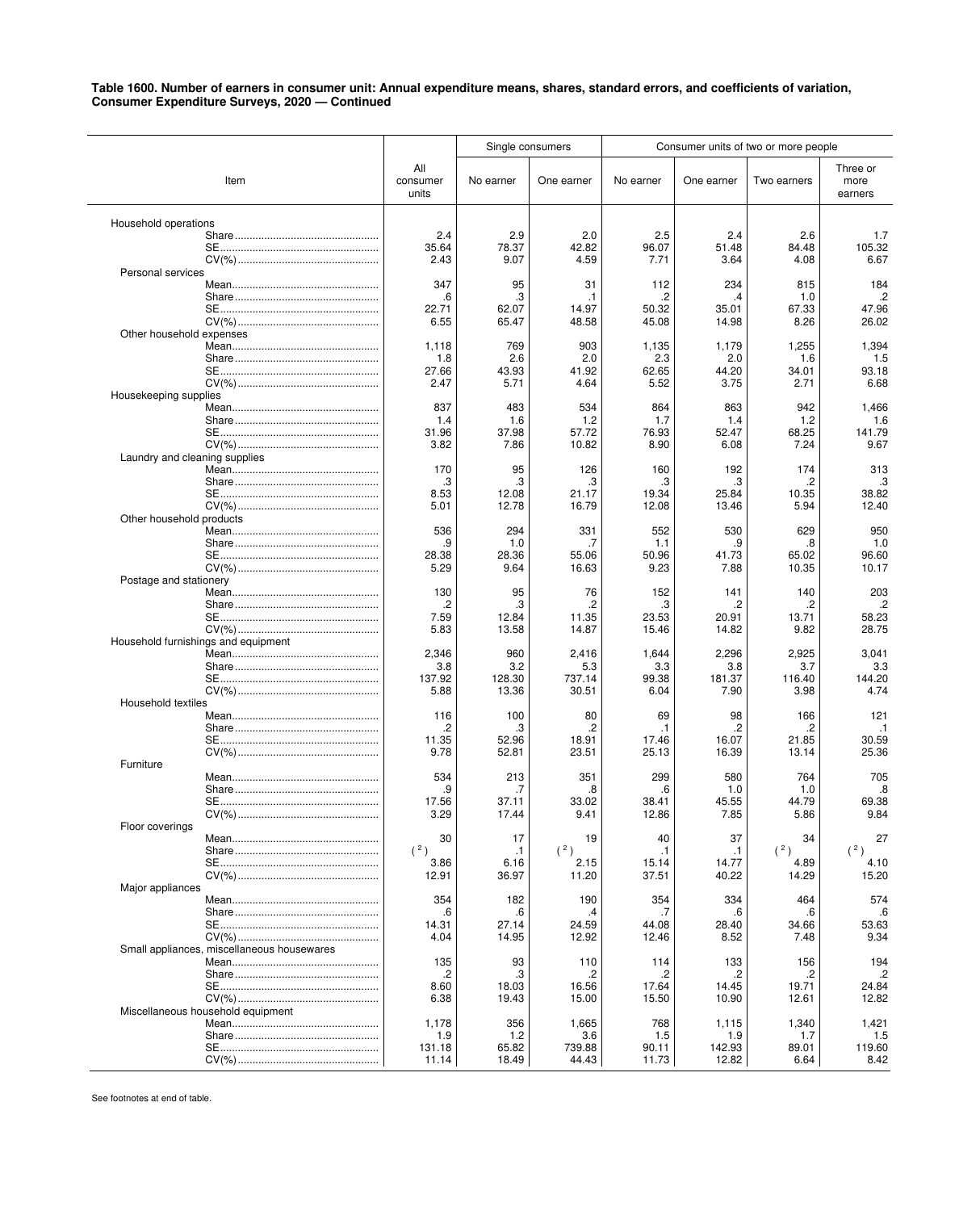|                                     |      |                                    | Single consumers                     |                                      | Consumer units of two or more people |                                      |                                     |                                       |
|-------------------------------------|------|------------------------------------|--------------------------------------|--------------------------------------|--------------------------------------|--------------------------------------|-------------------------------------|---------------------------------------|
|                                     | Item | All<br>consumer<br>units           | No earner                            | One earner                           | No earner                            | One earner                           | Two earners                         | Three or<br>more<br>earners           |
| Apparel and services                |      | 1,434                              | 596                                  | 1,151                                | 862                                  | 1,396                                | 1,890                               | 2,276                                 |
|                                     |      | 2.3                                | 2.0                                  | 2.5                                  | 1.7                                  | 2.3                                  | 2.4                                 | 2.4                                   |
| Men and boys                        |      | 52.39                              | 95.94                                | 118.33                               | 92.69                                | 135.11                               | 111.22                              | 258.28                                |
|                                     |      | 3.65                               | 16.09                                | 10.28                                | 10.75                                | 9.68                                 | 5.88                                | 11.35                                 |
|                                     |      | 326                                | 83                                   | 235                                  | 191                                  | 369                                  | 440                                 | 498                                   |
|                                     |      | .5                                 | .3                                   | .5                                   | .4                                   | .6                                   | .6                                  | .5                                    |
|                                     |      | 23.56                              | 25.64                                | 39.38                                | 27.97                                | 92.95                                | 37.35                               | 45.40                                 |
|                                     |      | 7.22                               | 30.71                                | 16.76                                | 14.68                                | 25.17                                | 8.48                                | 9.11                                  |
| Men, 16 and over                    |      | 240                                | 75                                   | 219                                  | 153                                  | 237                                  | 308                                 | 375                                   |
|                                     |      | $\cdot$                            | .3                                   | .5                                   | .3                                   | .4                                   | .4                                  | $\cdot$                               |
|                                     |      | 23.52                              | 25.49                                | 39.47                                | 27.26                                | 94.54                                | 33.33                               | 43.31                                 |
| Boys, 2 to 15                       |      | 9.80                               | 33.96                                | 18.00                                | 17.84                                | 39.96                                | 10.81                               | 11.55                                 |
|                                     |      | 86                                 | 8                                    | 16                                   | 38                                   | 133                                  | 132                                 | 123                                   |
|                                     |      | $\cdot$ 1                          | (2)                                  | (2)                                  | .1                                   | .2                                   | .2                                  | $\cdot$ 1                             |
|                                     |      | 5.07                               | 3.37                                 | 2.74                                 | 4.51                                 | 10.52                                | 12.21                               | 12.39                                 |
|                                     |      | 5.88                               | 39.90                                | 17.52                                | 11.95                                | 7.93                                 | 9.26                                | 10.04                                 |
| Women and girls                     |      | 545                                | 308                                  | 426                                  | 339                                  | 516                                  | 682                                 | 918                                   |
|                                     |      | .9                                 | 1.0                                  | .9                                   | .7                                   | .9                                   | .9                                  | 1.0                                   |
|                                     |      | 27.60                              | 63.50                                | 66.52                                | 54.48                                | 56.42                                | 66.12                               | 102.88                                |
|                                     |      | 5.07                               | 20.65                                | 15.63                                | 16.07                                | 10.93                                | 9.69                                | 11.21                                 |
| Women, 16 and over                  |      | 456                                | 296                                  | 417                                  | 313                                  | 403                                  | 532                                 | 764                                   |
|                                     |      | .7                                 | 1.0                                  | .9                                   | .6                                   | .7                                   | .7                                  | .8                                    |
|                                     |      | 24.70                              | 63.38                                | 67.37                                | 53.42                                | 55.78                                | 53.76                               | 90.52                                 |
|                                     |      | 5.42                               | 21.39                                | 16.17                                | 17.04                                | 13.84                                | 10.10                               | 11.84                                 |
| Girls, 2 to 15                      |      | 89                                 | 11                                   | 9                                    | 26                                   | 113                                  | 150                                 | 153                                   |
|                                     |      | $\cdot$ 1                          | (2)                                  | (2)                                  | .1                                   | .2                                   | .2                                  | $\cdot$                               |
|                                     |      | 8.22                               | 4.96                                 | 3.54                                 | 6.61                                 | 11.52                                | 24.19                               | 28.93                                 |
| Children under 2                    |      | 9.24                               | 43.97                                | 39.51                                | 25.74                                | 10.18                                | 16.13                               | 18.87                                 |
|                                     |      | 68                                 | 12                                   | 10                                   | 48                                   | 91                                   | 113                                 | 68                                    |
|                                     |      | $\cdot$ 1                          | (2)                                  | (2)                                  | .1                                   | .2                                   | .1                                  | $\cdot$ 1                             |
|                                     |      | 6.06                               | 12.29                                | 7.47                                 | 14.47                                | 14.42                                | 15.50                               | 20.91                                 |
| Footwear                            |      | 8.92<br>314<br>.5<br>25.76<br>8.21 | 102.85<br>98<br>.3<br>22.69<br>23.12 | 77.38<br>276<br>.6<br>68.54          | 30.45<br>131<br>.3<br>32.85<br>25.04 | 15.87<br>230<br>.4<br>31.17          | 13.66<br>453<br>.6<br>43.56<br>9.62 | 30.79<br>590<br>.6<br>192.51<br>32.63 |
| Other apparel products and services |      | 181<br>.3<br>10.89<br>6.01         | 95<br>.3<br>10.72<br>11.30           | 24.86<br>206<br>.4<br>52.32<br>25.44 | 154<br>.3<br>32.65<br>21.24          | 13.57<br>189<br>.3<br>21.33<br>11.26 | 201<br>.3<br>20.45<br>10.16         | 202<br>.2<br>29.43<br>14.57           |
| Transportation                      |      | 9,826                              | 3,577                                | 6,621                                | 6,477                                | 9,242                                | 13,577                              | 16,852                                |
|                                     |      | 16.0                               | 12.0                                 | 14.5                                 | 12.9                                 | 15.5                                 | 17.4                                | 18.1                                  |
|                                     |      | 192.59                             | 412.07                               | 378.14                               | 372.94                               | 320.40                               | 497.80                              | 796.38                                |
|                                     |      | 1.96                               | 11.52                                | 5.71                                 | 5.76                                 | 3.47                                 | 3.67                                | 4.73                                  |
| Vehicle purchases (net outlay)      |      | 4,523                              | 1,508                                | 2,763                                | 2,506                                | 4,035                                | 6,776                               | 7,689                                 |
|                                     |      | 7.4                                | 5.1                                  | 6.0                                  | 5.0                                  | 6.8                                  | 8.7                                 | 8.2                                   |
|                                     |      | 178.25                             | 382.21                               | 349.68                               | 334.17                               | 328.21                               | 450.91                              | 777.32                                |
|                                     |      | 3.94                               | 25.35                                | 12.66                                | 13.33                                | 8.13                                 | 6.65                                | 10.11                                 |
| Cars and trucks, new                |      | 2,089                              | 847                                  | 1,215                                | 1,314                                | 1,893                                | 3,243                               | 2,807                                 |
|                                     |      | 3.4                                | 2.9                                  | 2.7                                  | 2.6                                  | 3.2                                  | 4.1                                 | 3.0                                   |
|                                     |      | 133.72                             | 319.06                               | 211.01                               | 348.52                               | 271.05                               | 374.45                              | 592.86                                |
|                                     |      | 6.40                               | 37.67                                | 17.37                                | 26.52                                | 14.32                                | 11.55                               | 21.12                                 |
| Cars and trucks, used               |      | 2,360                              | 654                                  | 1,293                                | 1,192                                | 2,084                                | 3,480                               | 4,856                                 |
|                                     |      | 3.8                                | 2.2                                  | 2.8                                  | 2.4                                  | 3.5                                  | 4.4                                 | 5.2                                   |
|                                     |      | 148.46                             | 215.14                               | 197.79                               | 236.99                               | 215.90                               | 353.30                              | 626.19                                |
|                                     |      | 6.29                               | 32.90                                | 15.29                                | 19.88                                | 10.36                                | 10.15                               | 12.90                                 |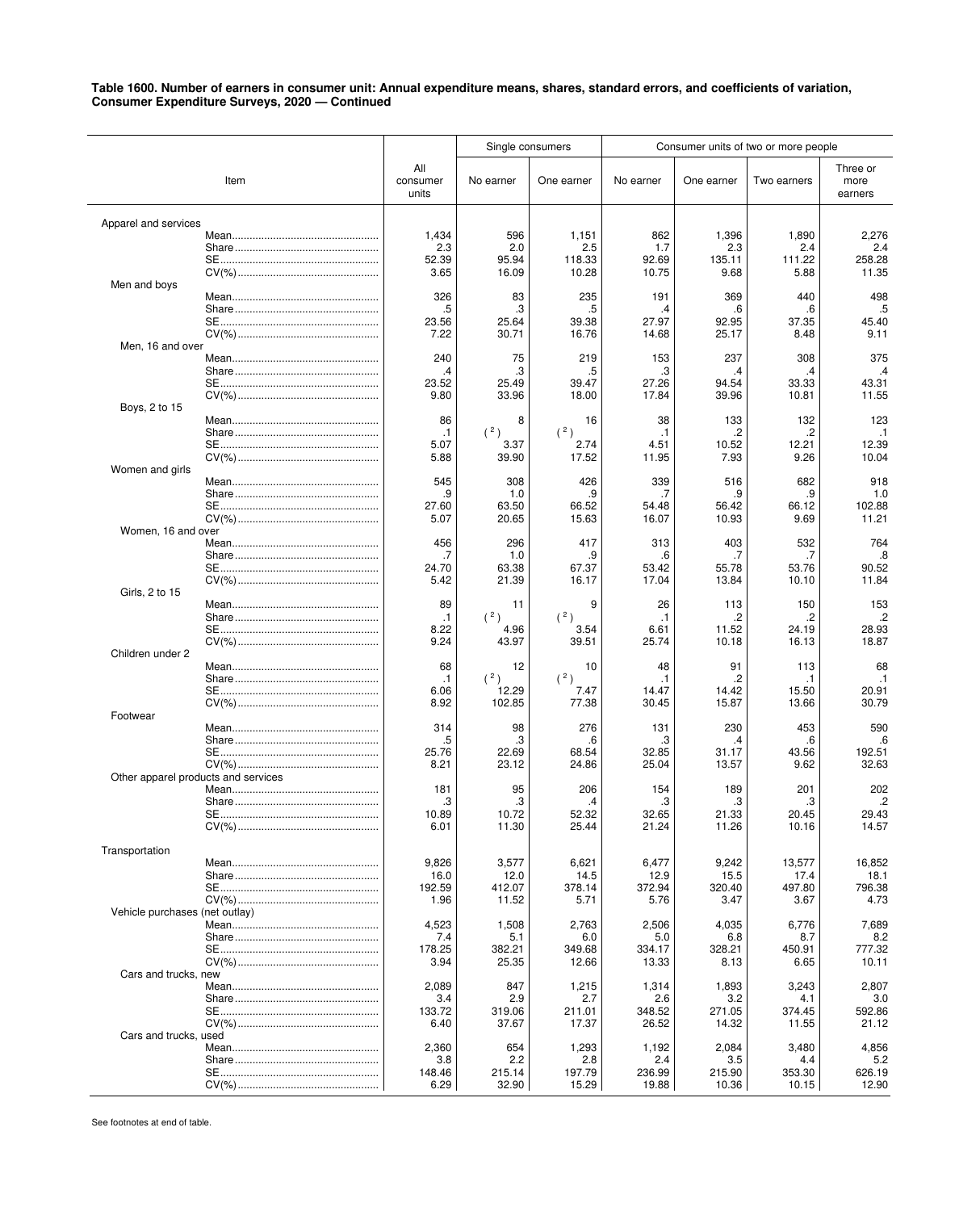|                                      |                                                     |                          | Single consumers   |                    |                    |                    | Consumer units of two or more people |                             |
|--------------------------------------|-----------------------------------------------------|--------------------------|--------------------|--------------------|--------------------|--------------------|--------------------------------------|-----------------------------|
|                                      | Item                                                | All<br>consumer<br>units | No earner          | One earner         | No earner          | One earner         | Two earners                          | Three or<br>more<br>earners |
| Other vehicles                       |                                                     | 75                       | 7                  | 255                | 3 <sub>1</sub>     | 58                 | 52                                   | 26                          |
|                                      |                                                     | $\cdot$ 1                | (2)                | .6                 | 3 <sub>1</sub>     | $\cdot$ 1          | $\cdot$ 1                            | (2)                         |
| Gasoline, other fuels, and motor oil |                                                     | 27.92<br>37.43           | 6.61<br>101.67     | 147.91<br>58.04    | 3 <sub>1</sub>     | 25.59<br>44.02     | 20.87<br>39.81                       | 17.86<br>69.30              |
|                                      |                                                     | 1,568                    | 539                | 1,094              | 1,156              | 1,582              | 2,024                                | 2,787                       |
|                                      |                                                     | 2.6                      | 1.8                | 2.4                | 2.3                | 2.6                | 2.6                                  | 3.0                         |
|                                      |                                                     | 18.09                    | 20.97              | 20.80              | 29.75              | 26.37              | 31.30                                | 55.36                       |
|                                      |                                                     | 1.15                     | 3.89               | 1.90               | 2.57               | 1.67               | 1.55                                 | 1.99                        |
| Other vehicle expenses               |                                                     | 3,471                    | 1,442              | 2,483              | 2,672              | 3,386              | 4,453                                | 5,917                       |
|                                      |                                                     | 5.7                      | 4.9                | 5.4                | 5.3                | 5.7                | 5.7                                  | 6.3                         |
| Vehicle finance charges              |                                                     | 46.25                    | 69.04              | 77.72              | 110.86             | 94.33              | 96.69                                | 172.73                      |
|                                      |                                                     | 1.33                     | 4.79               | 3.13               | 4.15               | 2.79               | 2.17                                 | 2.92                        |
|                                      |                                                     | 258                      | 57                 | 149                | 135                | 240                | 389                                  | 477                         |
|                                      |                                                     | $\cdot$                  | .2                 | .3                 | .3                 | .4                 | .5                                   | .5                          |
|                                      |                                                     | 6.09                     | 6.53               | 9.13               | 13.08              | 11.88              | 13.04                                | 34.65                       |
|                                      |                                                     | 2.36                     | 11.47              | 6.12               | 9.70               | 4.95               | 3.35                                 | 7.26                        |
| Maintenance and repairs              |                                                     | 879                      | 397                | 692                | 663                | 861                | 1,073                                | 1,540                       |
|                                      |                                                     | 1.4                      | 1.3                | 1.5                | 1.3                | 1.4                | 1.4                                  | 1.6                         |
|                                      |                                                     | 16.93                    | 32.15              | 34.85              | 38.13              | 37.81              | 34.72                                | 95.69                       |
|                                      | Vehicle rental, leases, licenses, and other charges | 1.93<br>758<br>1.2       | 8.10<br>302<br>1.0 | 5.04<br>577<br>1.3 | 5.75<br>664<br>1.3 | 4.39<br>688<br>1.2 | 3.24<br>1,023<br>1.3                 | 6.21<br>1,090<br>1.2        |
| Vehicle insurance                    |                                                     | 26.69                    | 43.82              | 46.29              | 113.04             | 49.34              | 65.66                                | 98.36                       |
|                                      |                                                     | 3.52                     | 14.50              | 8.02               | 17.03              | 7.17               | 6.42                                 | 9.02                        |
|                                      |                                                     | 1,575                    | 686                | 1,065              | 1,211              | 1,597              | 1,968                                | 2,810                       |
|                                      |                                                     | 2.6                      | 2.3                | 2.3                | 2.4                | 2.7                | 2.5                                  | 3.0                         |
|                                      |                                                     | 20.18                    | 24.68              | 32.69              | 28.25              | 37.26              | 36.41                                | 89.03                       |
|                                      |                                                     | 1.28                     | 3.60               | 3.07               | 2.33               | 2.33               | 1.85                                 | 3.17                        |
| Public and other transportation      |                                                     | 263                      | 89                 | 281                | 142                | 239                | 324                                  | 459                         |
|                                      |                                                     | $\cdot$                  | .3                 | .6                 | .3                 | .4                 | .4                                   | .5                          |
|                                      |                                                     | 16.27                    | 14.40              | 38.29              | 47.27              | 31.18              | 25.95                                | 65.47                       |
|                                      |                                                     | 6.18                     | 16.23              | 13.61              | 33.39              | 13.05              | 8.02                                 | 14.25                       |
| Healthcare                           |                                                     |                          |                    |                    |                    |                    |                                      |                             |
|                                      |                                                     | 5,177                    | 3,945              | 2,651              | 7,326              | 5,435              | 5,742                                | 6,775                       |
|                                      |                                                     | 8.4                      | 13.3               | 5.8                | 14.6               | 9.1                | 7.3                                  | 7.3                         |
|                                      |                                                     | 75.20                    | 145.47             | 73.33              | 232.64             | 180.22             | 136.62                               | 265.85                      |
|                                      |                                                     | 1.45                     | 3.69               | 2.77               | 3.18               | 3.32               | 2.38                                 | 3.92                        |
| Health insurance                     |                                                     | 3,667                    | 2,728              | 1,812              | 5,392              | 3,804              | 4,106                                | 4,738                       |
|                                      |                                                     | b.U                      | 9.2                | 4.0                | 10.8               | 6.4                | 5.2                                  | 5.1                         |
|                                      |                                                     | 58.26                    | 73.81              | 45.42              | 158.30             | 105.78             | 124.84                               | 182.19                      |
|                                      |                                                     | 1.59                     | 2.71               | 2.51               | 2.94               | 2.78               | 3.04                                 | 3.85                        |
| Medical services                     |                                                     | 864                      | 619                | 464                | 802                | 1,015              | 1,017                                | 1,183                       |
|                                      |                                                     | 1.4                      | 2.1                | 1.0                | 1.6                | 1.7                | 1.3                                  | 1.3                         |
|                                      |                                                     | 33.20                    | 88.55              | 38.80              | 95.69              | 126.86             | 52.71                                | 116.82                      |
| Drugs                                |                                                     | 3.84                     | 14.31              | 8.37               | 11.93              | 12.50              | 5.18                                 | 9.88                        |
|                                      |                                                     | 476                      | 465                | 275                | 821                | 452                | 452                                  | 634                         |
| Medical supplies                     |                                                     | .8                       | 1.6                | .6                 | 1.6                | .8                 | .6                                   | .7                          |
|                                      |                                                     | 20.14                    | 35.34              | 24.24              | 61.89              | 33.80              | 25.39                                | 111.79                      |
|                                      |                                                     | 4.23                     | 7.60               | 8.80               | 7.54               | 7.47               | 5.62                                 | 17.64                       |
|                                      |                                                     | 170                      | 133                | 99                 | 311                | 164                | 167                                  | 221                         |
|                                      |                                                     | .3                       | .4                 | .2                 | .6                 | .3                 | .2                                   | .2                          |
|                                      |                                                     | 8.73                     | 20.36              | 10.85              | 38.47              | 14.18              | 12.81                                | 29.54                       |
|                                      |                                                     | 5.14                     | 15.29              | 10.92              | 12.37              | 8.65               | 7.69                                 | 13.39                       |
| Entertainment                        |                                                     | 2,912                    | 1,205              | 2,480              | 2,638              | 2,998              | 3,651                                | 3,688                       |
|                                      |                                                     | 4.7                      | 4.1                | 5.4                | 5.3                | 5.0                | 4.7                                  | 4.0                         |
|                                      |                                                     | 145.17                   | 64.51              | 578.46             | 418.91             | 212.68             | 241.59                               | 234.75                      |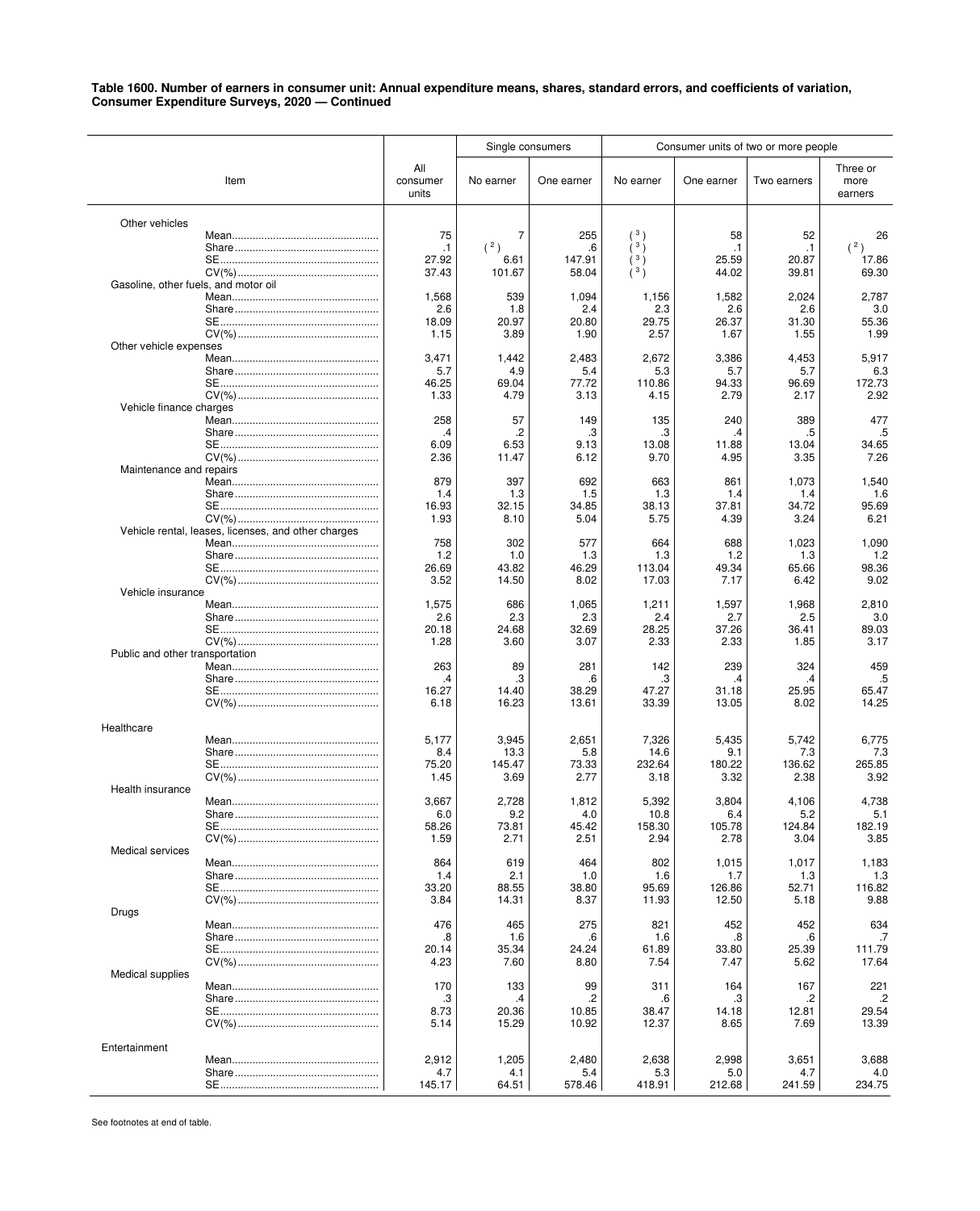|                                     |                                               |                          | Single consumers |                 |                   |                 | Consumer units of two or more people |                             |
|-------------------------------------|-----------------------------------------------|--------------------------|------------------|-----------------|-------------------|-----------------|--------------------------------------|-----------------------------|
|                                     | Item                                          | All<br>consumer<br>units | No earner        | One earner      | No earner         | One earner      | Two earners                          | Three or<br>more<br>earners |
| Entertainment                       |                                               |                          |                  |                 |                   |                 |                                      |                             |
|                                     |                                               | 4.98                     | 5.35             | 23.33           | 15.88             | 7.09            | 6.62                                 | 6.37                        |
| Fees and admissions                 |                                               | 425                      | 75               | 240             | 408               | 422             | 619                                  | 618                         |
|                                     |                                               | .7                       | .3               | .5              | .8                | .7              | .8                                   | .7                          |
|                                     |                                               | 20.89                    | 11.64            | 19.65           | 55.73             | 42.36           | 30.55                                | 89.48                       |
|                                     |                                               | 4.92                     | 15.62            | 8.17            | 13.66             | 10.04           | 4.94                                 | 14.47                       |
|                                     | Audio and visual equipment and services       |                          |                  |                 |                   |                 |                                      |                             |
|                                     |                                               | 1,049<br>1.7             | 725<br>2.4       | 739<br>1.6      | 1,126<br>2.2      | 1,155<br>1.9    | 1,190<br>1.5                         | 1,285<br>1.4                |
|                                     |                                               | 25.34                    | 27.58            | 31.51           | 63.59             | 93.50           | 44.30                                | 83.44                       |
|                                     |                                               | 2.42                     | 3.81             | 4.27            | 5.65              | 8.09            | 3.72                                 | 6.49                        |
|                                     | Pets, toys, hobbies, and playground equipment |                          |                  |                 |                   |                 |                                      |                             |
|                                     |                                               | 859                      | 338              | 661             | 863               | 816             | 1,172                                | 973                         |
|                                     |                                               | 1.4                      | 1.1              | 1.4             | 1.7               | 1.4             | 1.5                                  | 1.0                         |
|                                     |                                               | 87.73<br>10.21           | 49.64<br>14.67   | 116.53<br>17.64 | 399.25<br>46.25   | 101.46<br>12.43 | 223.32<br>19.06                      | 80.51<br>8.28               |
| Pets                                |                                               |                          |                  |                 |                   |                 |                                      |                             |
|                                     |                                               | 690                      | 265              | 592             | 691               | 673             | 925                                  | 684                         |
|                                     |                                               | 1.1                      | .9               | 1.3             | 1.4               | 1.1             | 1.2                                  | .7                          |
|                                     |                                               | 90.72                    | 36.56            | 114.90          | 396.28            | 96.41           | 226.91                               | 71.12                       |
|                                     |                                               | 13.15                    | 13.81            | 19.41           | 57.33             | 14.32           | 24.52                                | 10.40                       |
|                                     | Toys, hobbies, and playground equipment       | 170                      | 74               | 69              | 172               | 143             | 246                                  | 289                         |
|                                     |                                               | .3                       | .2               | .2              | .3                | .2              | .3                                   | .3                          |
|                                     |                                               | 13.39                    | 26.86            | 20.03           | 51.48             | 25.76           | 24.53                                | 68.22                       |
|                                     |                                               | 7.89                     | 36.42            | 29.11           | 29.92             | 18.06           | 9.96                                 | 23.59                       |
| services                            | Other entertainment supplies, equipment, and  |                          |                  |                 |                   |                 |                                      |                             |
|                                     |                                               | 579                      | 68               | 840             | 240               | 605             | 671                                  | 811                         |
|                                     |                                               | .9                       | .2               | 1.8             | .5                | 1.0             | .9                                   | .9                          |
|                                     |                                               | 101.44<br>17.52          | 18.09<br>26.74   | 547.38<br>65.16 | 58.24<br>24.22    | 145.49<br>24.06 | 72.51<br>10.81                       | 170.93<br>21.07             |
| Personal care products and services |                                               |                          |                  |                 |                   |                 |                                      |                             |
|                                     |                                               | 646                      | 327              | 494             | 538               | 662             | 775                                  | 1,026                       |
|                                     |                                               | 1.1                      | 1.1              | 1.1             | 1.1               | 1.1             | 1.0                                  | 1.1                         |
|                                     |                                               | 16.47                    | 21.14            | 35.65           | 34.96             | 42.45           | 30.89                                | 69.86                       |
|                                     |                                               | 2.55                     | 6.46             | 7.22            | 6.50              | 6.41            | 3.98                                 | 6.81                        |
| Reading                             |                                               |                          |                  |                 |                   |                 |                                      |                             |
|                                     |                                               | 114                      | 117              | 83              | 134               | 130             | 109                                  | 129                         |
|                                     |                                               | .2                       | .4               | .2              | .3                | .2              | .1                                   | $\cdot$ 1                   |
|                                     |                                               | 8.15<br>7.16             | 25.83<br>22.13   | 11.62<br>14.04  | 24.75<br>18.50    | 27.47<br>21.05  | 11.68<br>10.68                       | 18.60<br>14.46              |
|                                     |                                               |                          |                  |                 |                   |                 |                                      |                             |
| Education                           |                                               |                          |                  |                 |                   |                 |                                      |                             |
|                                     |                                               | 1,271                    | 433              | 671             | 702               | 1,076           | 1,624                                | 3,467                       |
|                                     |                                               | 2.1<br>92.39             | 1.5<br>123.53    | 1.5<br>82.92    | 1.4<br>252.58     | 1.8<br>138.18   | 2.1<br>143.91                        | 3.7<br>635.23               |
|                                     |                                               | 7.27                     | 28.53            | 12.35           | 35.99             | 12.84           | 8.86                                 | 18.32                       |
|                                     |                                               |                          |                  |                 |                   |                 |                                      |                             |
|                                     | Tobacco products and smoking supplies         | 315                      | 187              | 264             | 297               | 357             | 344                                  | 419                         |
|                                     |                                               | .5                       | .6               | .6              | .6                | .6              | .4                                   | .4                          |
|                                     |                                               | 10.44                    | 11.89            | 21.50           | 30.13             | 24.90           | 19.62                                | 41.74                       |
|                                     |                                               | 3.32                     | 6.34             | 8.15            | 10.13             | 6.98            | 5.71                                 | 9.97                        |
| Miscellaneous                       |                                               |                          |                  |                 |                   |                 |                                      |                             |
|                                     |                                               | 907                      | 510              | 773             | 963               | 937             | 1,017                                | 1,212                       |
|                                     |                                               | 1.5                      | 1.7              | 1.7             | 1.9               | 1.6             | 1.3                                  | 1.3                         |
|                                     |                                               | 43.29                    | 57.89            | 78.20           | 172.98            | 89.31           | 77.16                                | 148.06                      |
|                                     |                                               | 4.77                     | 11.36            | 10.12           | 17.96             | 9.53            | 7.59                                 | 12.22                       |
| Cash contributions                  |                                               |                          |                  |                 |                   |                 |                                      |                             |
|                                     |                                               | 2,283                    | 1,565            | 1,779           | 4,564             | 2,481           | 1,995                                | 2,223                       |
|                                     |                                               | 3.7                      | 5.3              | 3.9             | 9.1               | 4.2             | 2.5                                  | 2.4                         |
|                                     |                                               | 175.86<br>7.70           | 148.62<br>9.50   | 173.38<br>9.74  | 1,291.45<br>28.30 | 278.13<br>11.21 | 157.41<br>7.89                       | 233.62<br>10.51             |
|                                     |                                               |                          |                  |                 |                   |                 |                                      |                             |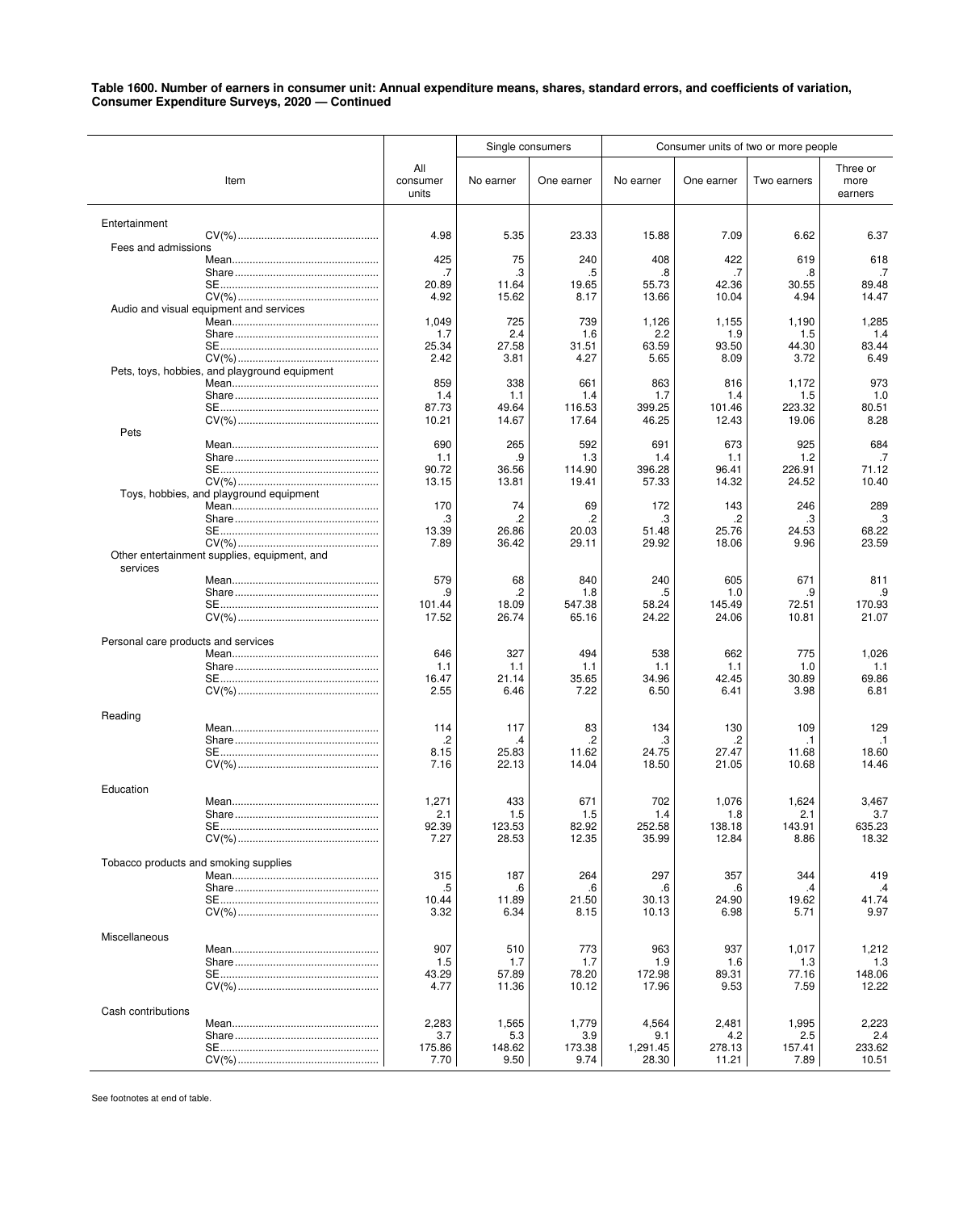|                                                                                                          |                                  | Single consumers                           |                                  | Consumer units of two or more people               |                                    |                                     |                                     |
|----------------------------------------------------------------------------------------------------------|----------------------------------|--------------------------------------------|----------------------------------|----------------------------------------------------|------------------------------------|-------------------------------------|-------------------------------------|
| Item                                                                                                     | All<br>consumer<br>units         | No earner                                  | One earner                       | No earner                                          | One earner                         | Two earners                         | Three or<br>more<br>earners         |
| Personal insurance and pensions                                                                          | 7,246<br>11.8<br>108.92<br>1.50  | 276<br>.9<br>28.45<br>10.32                | 5,657<br>12.4<br>140.88<br>2.49  | 629<br>1.3<br>64.85<br>10.32                       | 5,928<br>9.9<br>164.77<br>2.78     | 12,072<br>15.4<br>202.59<br>1.68    | 13,808<br>14.8<br>437.19<br>3.17    |
| Life and other personal insurance                                                                        | 486                              | 245                                        | 231                              | 513                                                | 475                                | 643                                 | 757                                 |
|                                                                                                          | .8<br>16.21<br>3.34              | .8<br>32.23<br>13.15                       | .5<br>20.10<br>8.69              | 1.0<br>53.34<br>10.41                              | .8<br>29.89<br>6.29                | .8<br>39.32<br>6.11                 | .8<br>64.55<br>8.53                 |
| Pensions and Social Security                                                                             | 6,760<br>11.0<br>101.94<br>1.51  | 31<br>$\cdot$ 1<br>10.96<br>35.83          | 5,426<br>11.9<br>137.61<br>2.54  | 116<br>.2<br>42.94<br>37.03                        | 5,453<br>9.1<br>156.26<br>2.87     | 11,428<br>14.6<br>190.97<br>1.67    | 13,051<br>14.0<br>417.64<br>3.20    |
| Sources of income and personal taxes:                                                                    |                                  |                                            |                                  |                                                    |                                    |                                     |                                     |
| Income before taxes                                                                                      | \$84,352<br>1,260.38             | \$22,280<br>717.32                         | \$59,567<br>1,401.64             | \$38,487<br>1,014.58                               | \$75,232<br>3,058.28               | \$125,613<br>2,268.42               | \$148.441<br>4.166.11               |
| Wages and salaries                                                                                       | 1.49                             | 3.22                                       | 2.35                             | 2.64                                               | 4.07                               | 1.81                                | 2.81                                |
| Self-employment income                                                                                   | 65,449<br>77.6<br>999.71<br>1.53 | (3)<br>(3)<br>(3)<br>$(^3)$                | 50,296<br>84.4<br>982.04<br>1.95 | (3)<br>(3)<br>$\lambda$ <sup>3</sup> )<br>(3)      | 55,242<br>73.4<br>2,317.12<br>4.19 | 109,595<br>87.2<br>1,955.39<br>1.78 | 130,640<br>88.0<br>3,155.57<br>2.42 |
|                                                                                                          | 5,808<br>6.9<br>438.28<br>7.55   | (3)<br>(3)<br>(3)<br>$\lambda$ 3 $\lambda$ | 4,350<br>7.3<br>964.12<br>22.17  | (3)<br>(3)<br>$(^{3})$<br>$\lambda$ <sup>3</sup> ) | 5,075<br>6.7<br>588.61<br>11.60    | 9,803<br>7.8<br>960.98<br>9.80      | 11,152<br>7.5<br>1,452.04<br>13.02  |
| Social Security, private and government retirement                                                       | 9,493<br>11.3<br>229.45          | 18,252<br>81.9<br>573.53                   | 2,625<br>4.4<br>187.93           | 32,507<br>84.5<br>836.53                           | 10,708<br>14.2<br>945.06           | 3,299<br>2.6<br>235.03              | 2,814<br>1.9<br>362.45              |
| Interest, dividends, rental income, other property<br>income                                             | 2.42                             | 3.14                                       | 7.16                             | 2.57                                               | 8.83                               | 7.13                                | 12.88                               |
|                                                                                                          | 1,963<br>2.3<br>171.92<br>8.76   | 2,391<br>10.7<br>335.63<br>14.04           | 1,311<br>2.2<br>302.91<br>23.10  | 3,641<br>9.5<br>558.16<br>15.33                    | 2,043<br>2.7<br>380.96<br>18.65    | 1,507<br>1.2<br>193.07<br>12.81     | 2,098<br>1.4<br>593.90<br>28.30     |
| Public assistance, Supplemental Security Income,<br>Supplementary Nutrition Assistance Program<br>(SNAP) |                                  |                                            |                                  |                                                    |                                    |                                     |                                     |
| Unemployment and workers' compensation,<br>veterans' benefits, and regular contributions for             | 458<br>$.5\,$<br>28.46<br>6.21   | 641<br>2.9<br>62.01<br>9.67                | 120<br>.2<br>42.53<br>35.43      | 1,025<br>2.7<br>93.47<br>9.12                      | 749<br>1.0<br>57.56<br>7.69        | 232<br>.2<br>27.84<br>11.99         | 349<br>.2<br>58.03<br>16.65         |
| support                                                                                                  | 902<br>1.1<br>71.85<br>7.96      | 641<br>2.9<br>121.58<br>18.97              | 558<br>.9<br>71.39<br>12.78      | 1,073<br>2.8<br>147.99<br>13.79                    | 1,158<br>1.5<br>143.95<br>12.43    | 922<br>.7<br>115.45<br>12.52        | 1,102<br>226.29<br>20.54            |
| Other income                                                                                             | 278                              | 355                                        | 306                              | 241                                                | 258                                | 256                                 | 286                                 |
|                                                                                                          | .3<br>26.87<br>9.65              | 1.6<br>74.85<br>21.10                      | .5<br>57.07<br>18.64             | .6<br>57.70<br>23.96                               | .3<br>37.22<br>14.44               | .2<br>46.61<br>18.23                | $\cdot$<br>57.29<br>20.06           |
| Personal taxes (contains some imputed values)                                                            | 9,402<br>11.1<br>740.16          | $-208$<br>-.9<br>167.68                    | 9,057<br>15.2<br>474.80          | $-1,116$<br>$-2.9$<br>152.10                       | 7,672<br>10.2<br>3,418.86          | 16,189<br>12.9<br>707.79            | 15,847<br>10.7<br>1,033.45          |
| Federal income taxes                                                                                     | 7.87<br>8,812<br>10.4            | $-80.57$<br>755<br>3.4                     | 5.24<br>7,966<br>13.4            | $-13.63$<br>918<br>2.4                             | 44.56<br>7,868<br>10.5             | 4.37<br>14,228<br>11.3              | 6.52<br>14,059<br>9.5               |